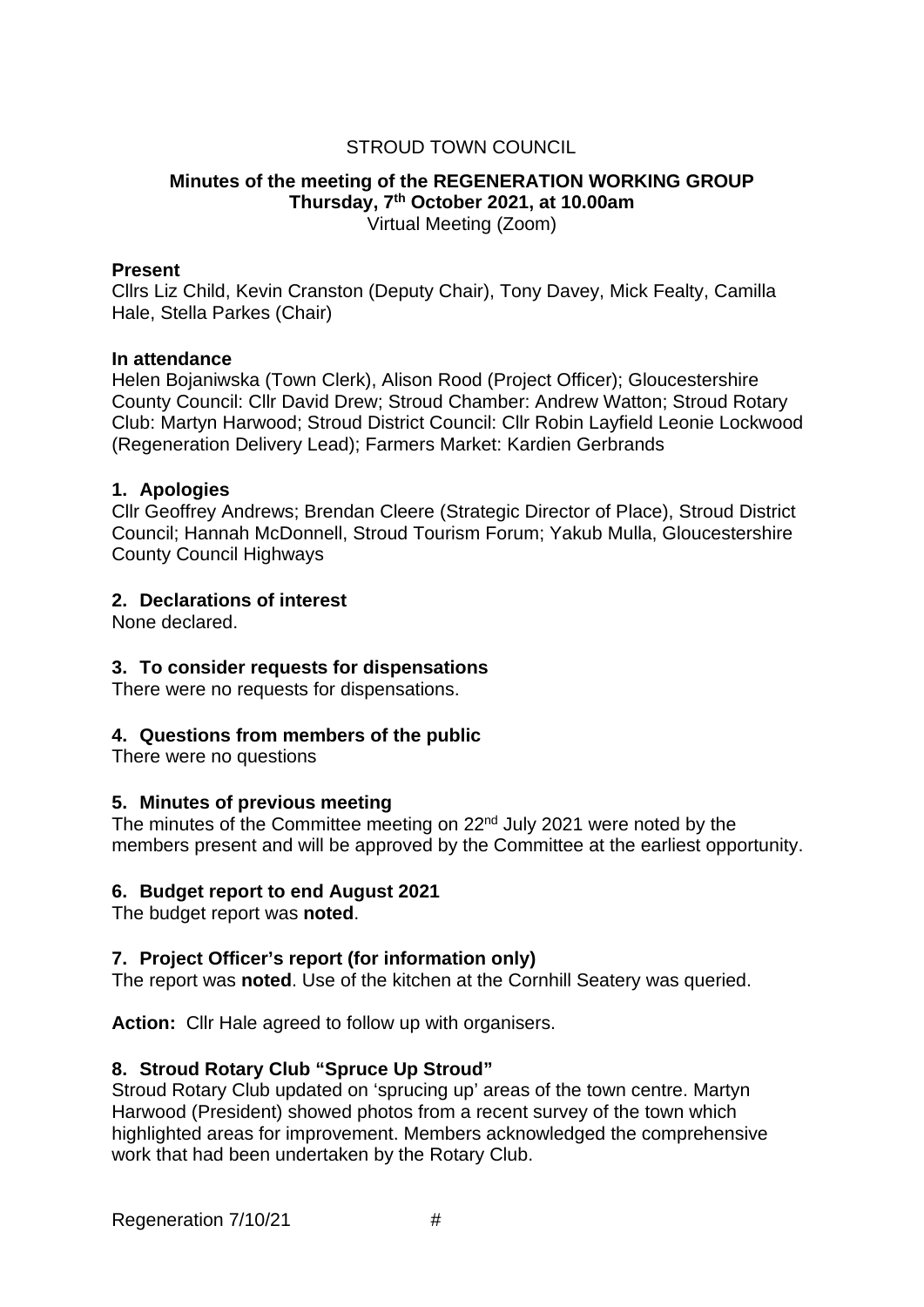The Clerk noted that many of the issues illustrated in the photos were not within the remit of the Town Council, however the council would be willing to act as an intermediary with those organisations who did have responsibility.

**Action:** Clerk to redirect photos to relevant organisations for their attention.

A wider point was made on the lack of regular street cleaning and an increase in litter. Martyn Harwood said Rotary members would be willing to organise litter picks but may need assistance with removal of rubbish.

**Action:** Clerk to liaise with Martyn regarding litter picking

Tony Davey reported on the Chamber's A-board and pavement obstruction consultation (see Item 9).

# **9. Chamber of Trade report on A-boards and pavement obstruction**

Tony Davey reported businesses displaying A-boards and/or items on the pavement had been approached by the Chamber and advised of potential obstruction. Most businesses had been co-operative which resulted in an improved situation. The Chamber will continue to engage with businesses and review the situation again in five months.

# **10. Update on the Street Spaces report**

The Project Officer detailed a meeting held with Gloucestershire County Highways officers from Transport Planning, the Local Cycling and Walking Infrastructure (LCWIP) team, the Parking Review team and the Local Highways Manger to discuss progressing schemes highlighted in the Street Spaces report. The report was welcomed with the LCWIP team keen to incorporate elements where possible. However, no funding was agreed. Another meeting had been arranged.

Members discussed the possibility of a contribution to some of the schemes e.g. Wallbridge to kickstart the process. It was **agreed** to present the report at the forthcoming Levelling Up Fund Taskforce to assist in prioritisation of schemes and funding. It was noted that the final report would be issued in the next few days.

**Action:** Project Office to finalise report with consultant to enable wider circulation.

## **11. Update on One Public Estate project**

Leonie Lockwood Regeneration Delivery Lead at Stroud District Council provided a brief update. She highlighted how the District Council was working closely with partners to progress both the Cheapside and Beeches Green area improvements, as well as retrofitting buildings in the town centre.

Members **agreed** to reorder the agenda as follows.

# **13. Potential for permanent Traffic Regulation Order for closure of London Road for Farmers Market**

The Clerk explained since writing the report advice received from Gloucestershire County Council Highways indicated a full Traffic Regulation Order may not be necessary for permanent Saturday closure and that a District Council application

Regeneration 7/10/21 #